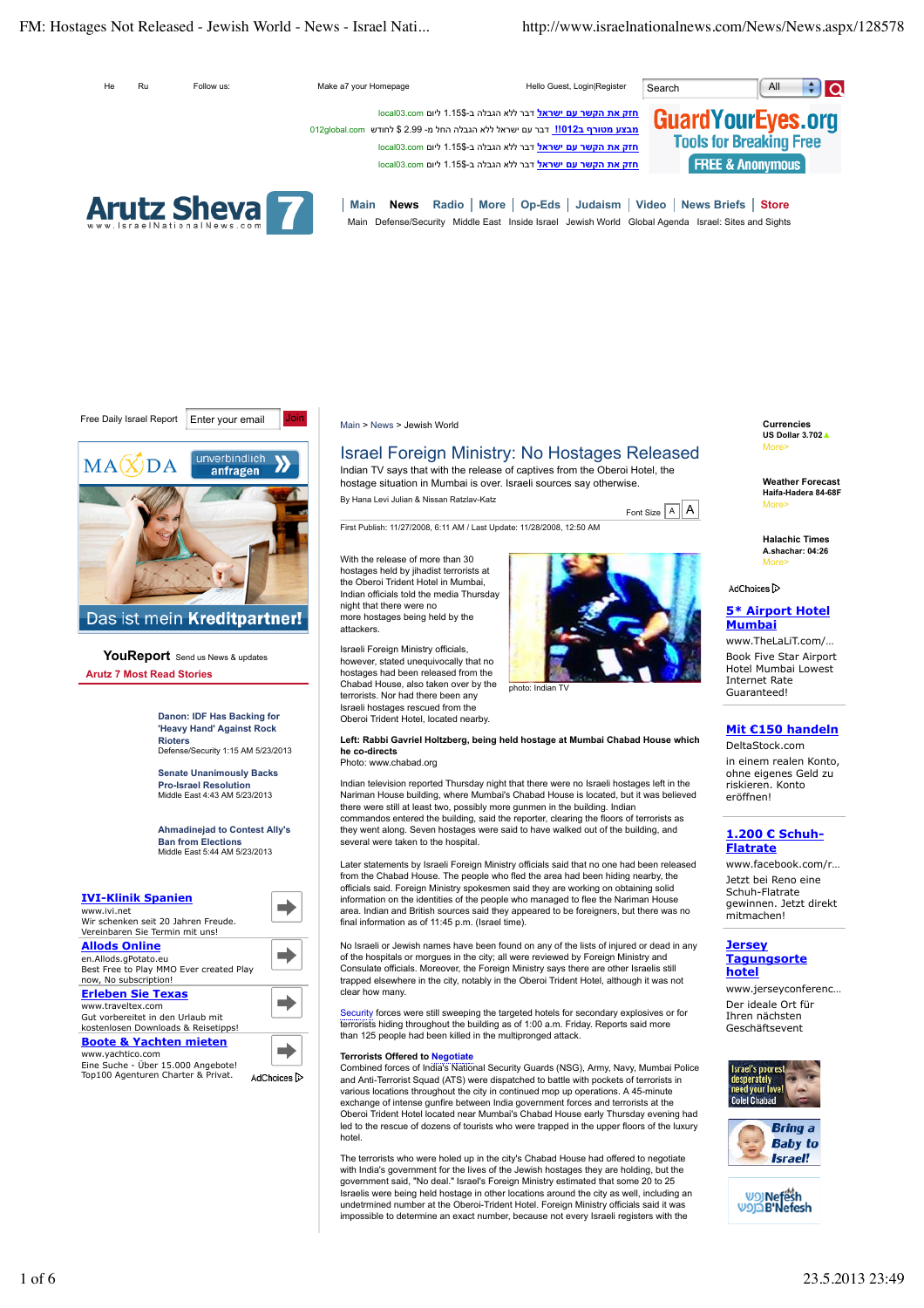**Find us on Facebook**



### **Newsmax Headlines**

- Issa: I'm Recalling Lerner, She Blew It On Fifth
- Rove: Obama Directly Linked to Benghazi Lie
- ▶ New Weiner Photos? More Twitter Fallout Possible
- Financial Video Shows Secrets to Retire 10 Years Early
- ▶ Is Obama Telling the Truth? Vote Here
- Trump: Newsmax 'Top Media Outlet,' CEO 'Revolutionized' Reporting
- Obama Movie Exposes Frightening Agenda
- **Pelosi: No Tax Dollars for Illegals' Healthcare** What's This?

#### **Arutz 7 Store**



**Yair Emanuel Embroidered Raw Silk Tallit - Tree of Life - Pomegranates - White** List price: \$280.00 Your price: \$194.00

Show More

#### **Blogs**

**From One Israeli...to Mahmoud Ahmadinejad** A Soldier's Mother

**Induction Ceremony of My Son into the IDF Tank Corps** Baruch's Breeze

Show More

#### **Radio**

**Terror in London and Israel**  Reality Bytes

**Parashat Beha'alotcha, Palestinian Mythology and Nazi Flags**  Temple Talk

Show More

#### Consulate when they come to the city.

A spokesman for the terrorists who had identified himself to a local television station as "Imran" complained about government treatment of Mulims in Kashmir.

"Ask the government to talk to us and we will release the hostages," he said, speaking in Urdu with what was described as a Kashmiri accent. "Are you aware how many people have been killed in Kashmir? Are you aware how your army has killed Muslims? Are you aware how many of them have been killed in Kashmir this week?"

While government commandos in black caps moved into position for a final assault on the Nariman House building where the Israelis were being held hostage, the entire area was flooded with light in order to enable the troops to see what was going on the building. "They have a lot of ammunition on them and that is why they are considered so very, very dangerous and the commandos are proceeding with such caution," explained one journalist on the scene.

"It could be a long haul," warned security officials as they grappled with the dilemma of how much information to release to the media while making plans to attack the Islamist terrorists who held hundreds of British, American and Israeli nationals hostage across the city. "This particular place has many access points and so it is a complex operation to secure it," explained an *NDTV* reporter.

An estimated total of 25 terrorists had struck 10 different locations across Mumbai Wednesday night, taking hostages that included top CEOs, tourists and businesspeople. Journalists in India referred to the attack as "Mumbai's 9/11." Three terrorists, including one from Faridkot, Pakistan were captured, alive, at the nearby Taj Mahal Hotel.

#### **Chabad House Attack**

Chabad-Lubavitch emissary Rabbi Gavriel Holtzberg and his wife Rivka were both reported unconscious, as were several of the Israelis, according to a babysitter who managed to escape with the couple's one and a half-year-old son Moshe.

#### **Rabbi Gavriel and Rivka Holtzberg** Photo: www.chabad.org

The babysitter, a local woman, called the family shortly after the siege began, and accompanied the little boy to the home of the Israeli Consulate's security officer, where both are awaiting his grandparents, Rabbi Shimon Rosenberg and his wife Yehudit who are expected to arrive from Israel. Rabbi Rosenberg is the principal of Migdal Ohr Girls' High School in Migdal Emek, which was founded by his brother-in-law, Rabbi Yitzchak David Grossman, winner of the Israel Prize and numerous other public awards.

The Hebrew names of the Chabad emissary and his wife who are being held hostage are: Gavriel Noach ben Freida Bluma and Rivkah Bas Yehudis. Chabad Headquarters has asked for prayers to be said for their safety invoking their Hebrew names.

Two kosher food supervisors who apparently had just arrived in the country, Rabbi Bentzion Chroman, who lives in Israel and Rabbi Leibish Teitelbaum, son of the Volover Rebbe of Boro Park, New York, were also being held hostage.

# **Deccan Mujahideen Takes Responsibility**

A previously unknown Muslim terrorist group linked to the international Al Qaeda terrorist organization, calling itself the Deccan Mujahedin, claimed responsibility for the massive multi-site terror attack carried out late Wednesday night in the city formerly known as Bombay. Mumbai is home to some 15 million people and is India's largest city.

The terrorists struck two luxury hotels frequented by Americans and British nationals, the Taj Mahal Hotel and the Oberoi Trident Hotel as well as the city's largest train station, the Metro Theater and the Cama Hospital with automatic weapons and grenades. Intelligence sources said the level of sophisticated training and weapons employed by the terrorists made it clear that they were not local criminals. The terrorists were armed with AK-47 assault rifles and grenades.

Three top police officials were among the casualties, including Anti-Terrorism Squad (ATS) Chief Hemant Karkare, Additional Commissioner Ashok Kamte and encounter specialist Vijay Salaskar, reported *IBN News*, which said Karkare had received death threats in phone calls at his home within the past several days. More than 300 people were reported wounded in the attacks, with at least 200 others reported taken hostage in various locations around the city. By Thursday night, nearly all had been freed, as Indian commandos continued mop up operations.

The terrorists demanded that India release "all mujahedins," telling a local television station that "only after that will we release the people." American and British nationals were being separated out from among other foreigners and held as hostages, according to one British citizen who told *Sky News* television that he had watched as a gunman asked a group of some 40 hostages for their country of origin. Those who were from Italy, he said, were released, but British and American citizens were held.

Five terrorists were reported dead and 14 police officers were killed as well in an exchange of gunfire at the Taj Mahal Hotel, where thick black smoke billowed from blazing windows on the upper floors. Despite reports that all terrorists were killed, a lone gunman managed to surprise commandos, spraying bullets after a period of quiet as barricaded guests began to leave their rooms. The injured terrorist was silenced by Indian forces.

Movie theaters, entertainment centers and multiplexes were ordered to remain shut due to fears that terrorists were still at large and roaming the city. Schools were closed as well, and it was not clear whether the stock market would be open on Friday

*NDTV* reported that Indian security officials believe the terrorists infiltrated into the city by sea. There is little regulation in the Bombay Harbor, noted the journalist in his report. Nariman House is located in the southern part of the city, along the water.

The sophisticated terrorist attacks, the worst ever in Mumbai and India, came as Mumbai approaches its elections. Incoming U.S. President-elect Barack Obama and currently sitting President George W. Bush condemned the attacks, as did French President Nicolas Sarkozy, United Nations Secretary-General Ban Ki-moon and France as the current president of the European Union.







**Tools for Breaking** Free

**FREE &** Anonvmous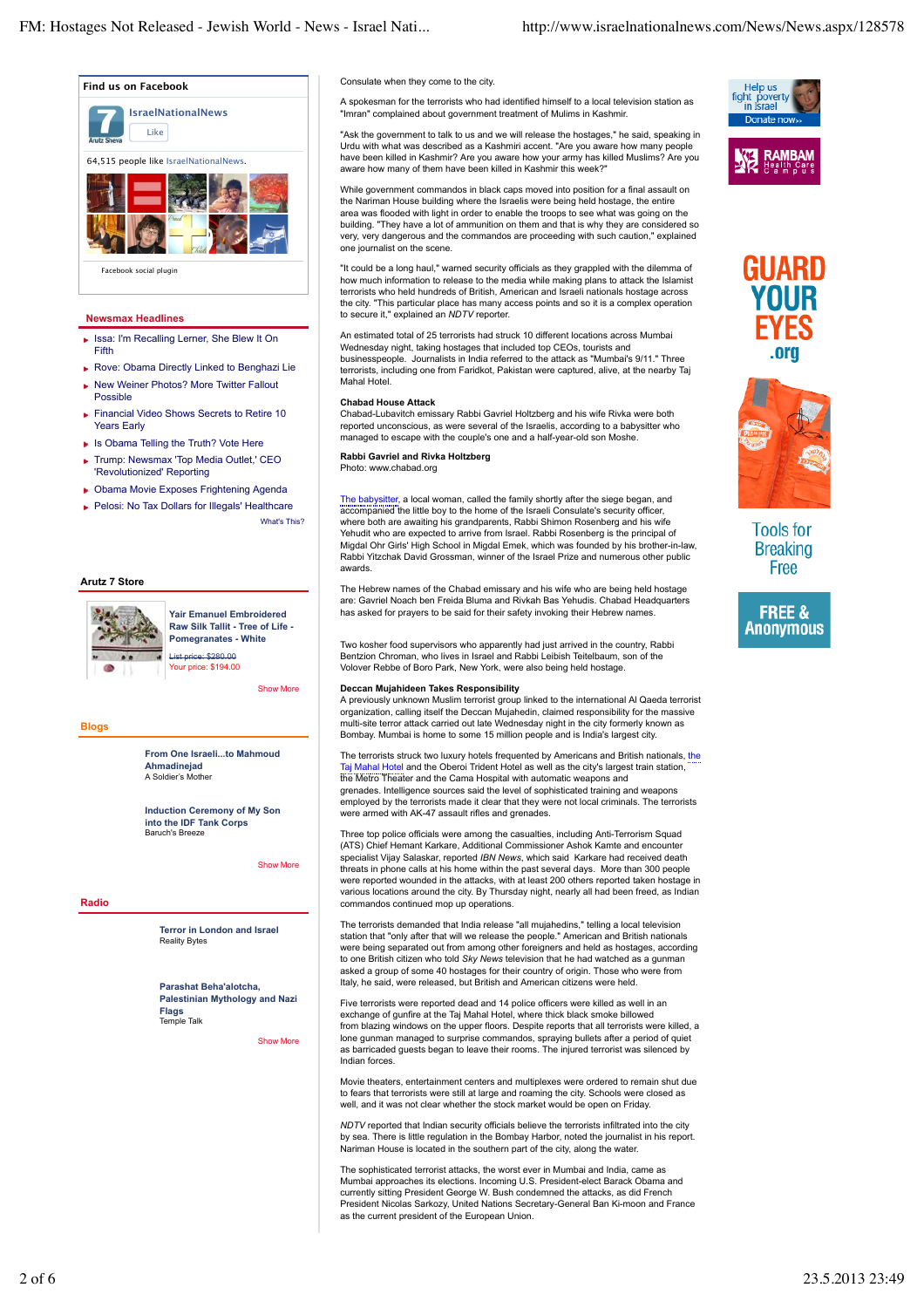

| Recommend                                                      |                                                       |       | 22 people recommend this.                                       |                                                                                 |                                                                                  |    |
|----------------------------------------------------------------|-------------------------------------------------------|-------|-----------------------------------------------------------------|---------------------------------------------------------------------------------|----------------------------------------------------------------------------------|----|
| comment                                                        | Send To<br>Friend                                     | print |                                                                 | $\mathbf 0$                                                                     |                                                                                  | 17 |
| Age 79                                                         | <b>French Jewish Singer</b><br>Georges Moustaki Dies, |       | <b>US Lawmakers</b><br><b>Aid Holocaust</b><br><b>Survivors</b> | <b>Introduce Legislation to</b>                                                 | <b>Jewish Group Blasts</b><br>'Electronic-Intifada' for<br><b>Sports Boycott</b> |    |
|                                                                |                                                       |       |                                                                 |                                                                                 |                                                                                  | ▶  |
|                                                                | <b>Comments</b>                                       | (71)  |                                                                 |                                                                                 |                                                                                  |    |
|                                                                |                                                       |       |                                                                 | Post Comment                                                                    | Open All comments                                                                |    |
| 1. Praying for their safety (n.c)<br>Arthur, SF, CA (27/11/08) |                                                       |       |                                                                 |                                                                                 |                                                                                  |    |
| 2. attacks<br>tzina, Jerusalem (27/11/08)                      |                                                       |       |                                                                 |                                                                                 |                                                                                  |    |
| , (27/11/08)                                                   |                                                       |       | 3. When will it be time Chabad,                                 |                                                                                 |                                                                                  |    |
| 4. Please daven for them!<br>rivkah, Melbourne (27/11/08)      |                                                       |       |                                                                 |                                                                                 |                                                                                  |    |
| 5. hostages<br>b, m (27/11/08)                                 |                                                       |       |                                                                 |                                                                                 |                                                                                  |    |
| 6.<br>elisheva, Cleveland (27/11/08)                           | <b>CHabad.org down?</b>                               |       |                                                                 |                                                                                 |                                                                                  |    |
| 7.<br>Yanatan, Yerushalayim (27/11/08)                         | <b>No More Weakness</b>                               |       |                                                                 |                                                                                 |                                                                                  |    |
| 8. We Must get all to Return<br>Paul Sider, Haifa (27/11/08)   |                                                       |       |                                                                 |                                                                                 |                                                                                  |    |
| 9.<br>, (27/11/08)                                             |                                                       |       |                                                                 | <b>Terrorist Regimes are Psychopathic Serial Killers</b>                        |                                                                                  |    |
| 10. say tehilim!!<br>your brother, australia (27/11/08)        |                                                       |       |                                                                 |                                                                                 |                                                                                  |    |
| 11. not abducted<br>sarah, ny (27/11/08)                       |                                                       |       |                                                                 |                                                                                 |                                                                                  |    |
| Yardena, EY (27/11/08)                                         |                                                       |       | 12. Can we have their names for davening?                       |                                                                                 |                                                                                  |    |
| batya, eye of storm (27/11/08)                                 |                                                       |       | 13. baby escaped with cook and maid                             |                                                                                 |                                                                                  |    |
| 14. The Rabbi and Rebbetzin<br>Yardanna, NY (27/11/08)         |                                                       |       |                                                                 |                                                                                 |                                                                                  |    |
| 15. B'nei Israel of India<br>Eliyahu, Kfar (27/11/08)          |                                                       |       |                                                                 |                                                                                 |                                                                                  |    |
| Ziggy, Safat (27/11/08)                                        |                                                       |       | 16. Mombasa attack by al Qaeda on Chabad                        |                                                                                 |                                                                                  |    |
| 17. My Head Hangs in Shame<br>Carol D'Souza, Mumbai (27/11/08) |                                                       |       |                                                                 |                                                                                 |                                                                                  |    |
| 18. tehillim<br>chana, (27/11/08)                              |                                                       |       |                                                                 |                                                                                 |                                                                                  |    |
| Eli, (27/11/08)                                                |                                                       |       |                                                                 | 19. TEHILLIM & TZEDAKAH for the merit of the following people & all Jews there: |                                                                                  |    |
| nachi, johannesburg (27/11/08)                                 |                                                       |       | 20. Hashem Please Guard These People                            |                                                                                 |                                                                                  |    |

Foreign nationals from Australia, Britain, Italy and Japan are counted among the victims.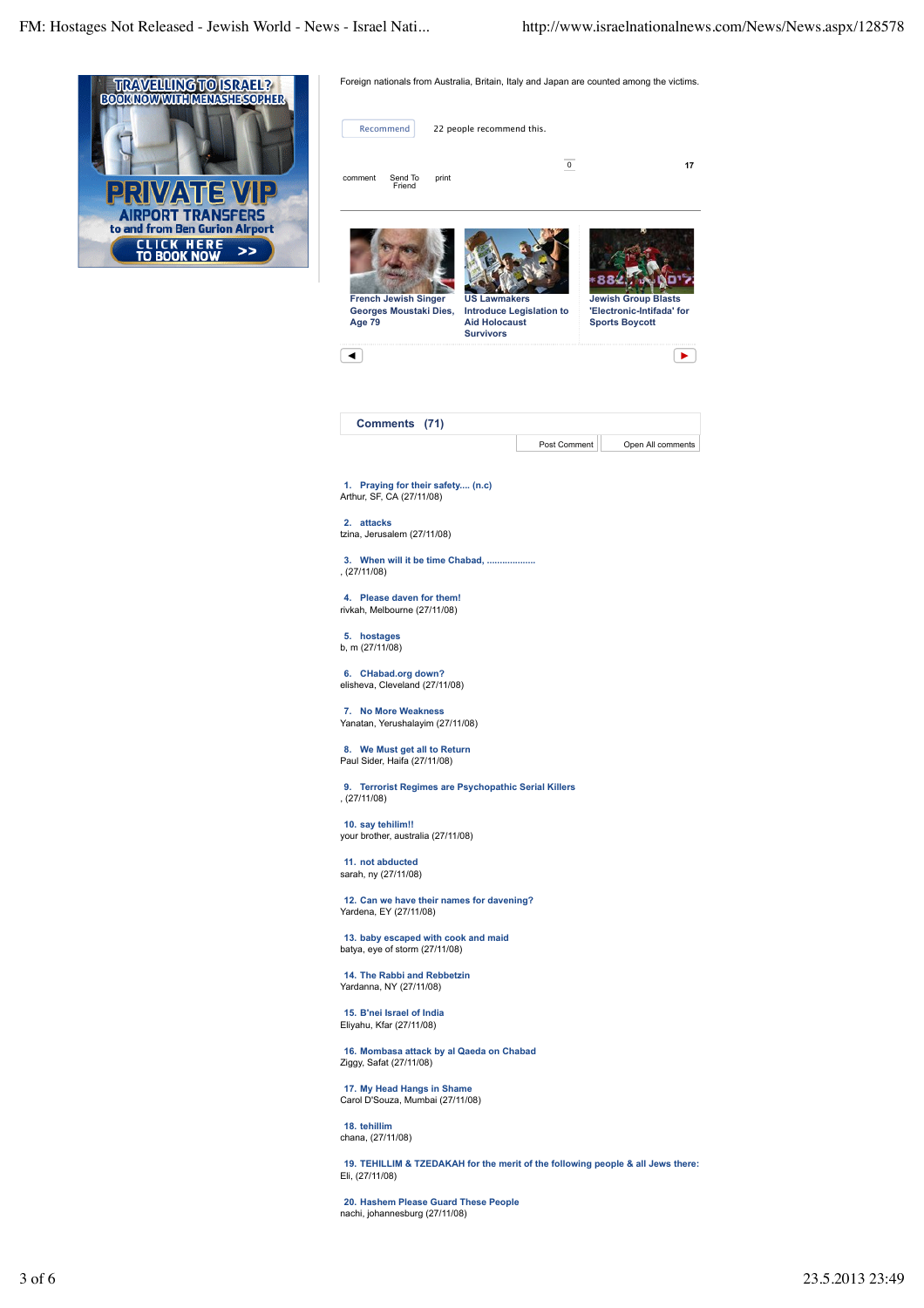**21. Names for Tehillim** Chabad, Beijing (27/11/08)

**22. to #3 when you have a government for the people of Isreal!!!!! (n.c)** james rosenbaum, Earth (27/11/08)

**23. All in the name of Islam** Stephanie, Israel (27/11/08)

**24. Noahides praying for the hostages** Rachav, Melbourne, Aust (27/11/08)

**25. Names, Tehillim, Tzedakah** Brana Lobel, Israel (27/11/08)

**26. Gavriel Noach ben Freida Bluma and Rivka bas Yehudis** , (27/11/08)

**27. replt to # 8 & #3** Hershel, Jerusalem (27/11/08)

**28. You Should Not Be Reporting All This** , (27/11/08)

**29. #3 //say Tehillim for Gavriel Noach ben Freida Bluma....** Binyomin, golus (27/11/08)

**30. names: tehillim needed** Weiss, Laval,Que (27/11/08)

**31. hostages** Tommy, belfast uk (27/11/08)

**32. Death Penalty for terrorists** Shimshon, (27/11/08)

**33. Reporting in Cape Argus, Cape Town** A JEW, South Africa (27/11/08)

**34. terrorists** Yitzchak Ben Yisrael, Atoka, Oklahoma (27/11/08)

**35. Our prayers are with the Apple of God's eye - our brother & sister Israelis** Daphne, Bengaluru (27/11/08)

**36. ANTI Free World U.S. ARMS Lebanon's HEZBOLLAH ARMY (3)** Linda Rivera , NYC (27/11/08)

**37. Tehilim names** Jew, NY (27/11/08)

**38. terrorists** carl clark, thetford u.k (27/11/08)

**39. American Medias** Yanatan, Yerushalayim (27/11/08)

**40. Signal for carnage: Islamic crazies sighted the crescent moon on Nov.26.08!**

**(n.c)** MED, USA (27/11/08)

**41. Indians rightly identified them as MUSLIM TERRORISTS!!!** MED, USA (27/11/08)

**42. PRESIDENT BUSH SAID THAT.......** CHAIM, NY (27/11/08)

**43. Wake up Peres and Carter** A. Cummins, Baltimore (27/11/08)

**44. What?!** David Daoud, TelAviv (27/11/08)

**45. Mumbaai** A JEW, South Africa (27/11/08)

**46. Pray for these holy Jews** , (27/11/08)

**47. NOT time to daven** Michael Abramowitz, Houston (27/11/08)

**48. So they may have AL-QAEDA, but we have THE AKEIDA.** Norway , (27/11/08)

**49. Sins of India** S, Anon (27/11/08)

**50. to # 3 who asked when will chabad come home?** chaim, brooklyn ny (27/11/08)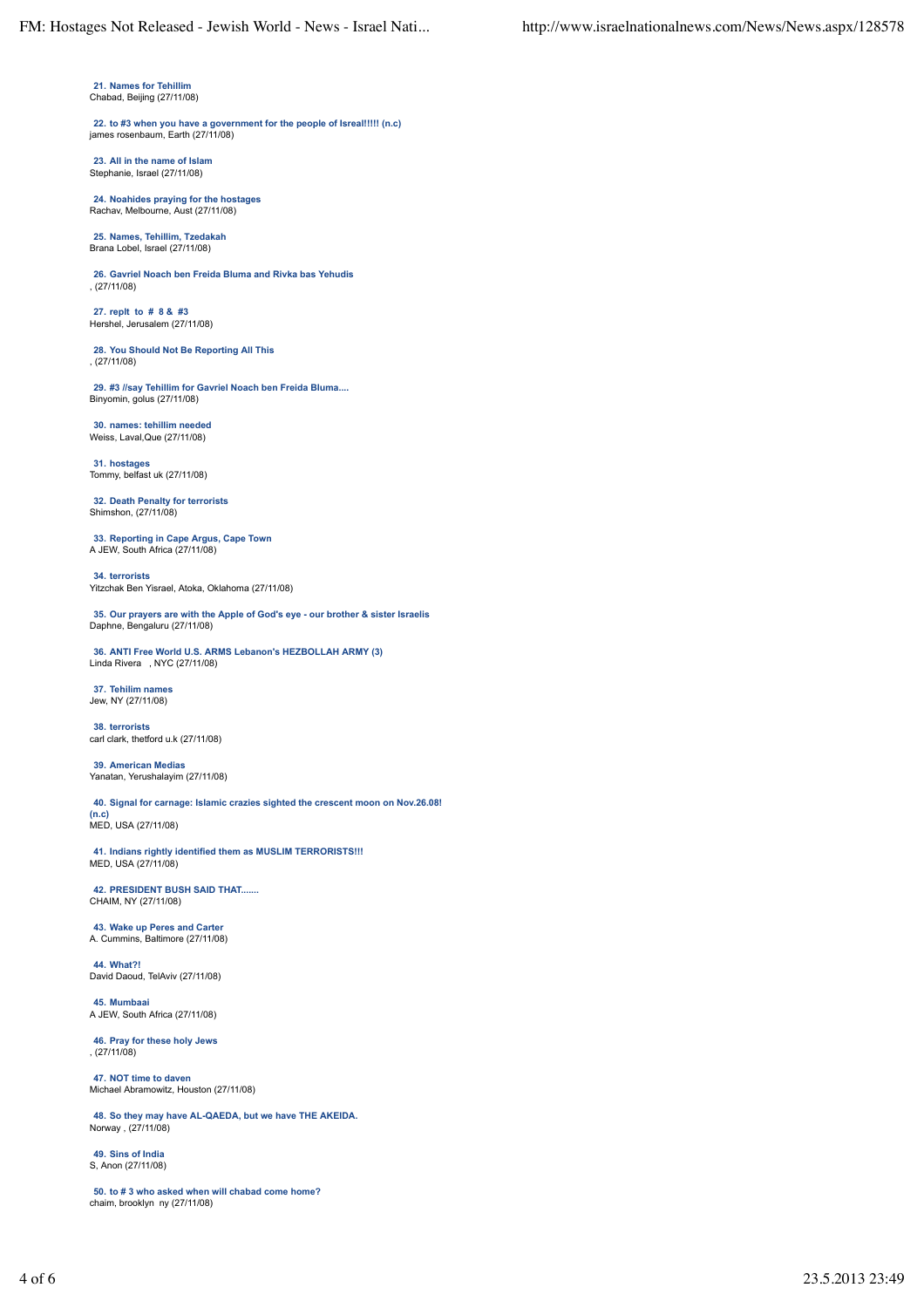**51. to # 47,who saying it is not time to daven** chaim, brooklyn ny (27/11/08)

**52. were they really rescued from Chabad House or not?** ilan, karnei shomron (27/11/08)

**53. To #49 S.Anon - Who are you to judge anyone???** , (27/11/08)

**54. #16** Natan, Yisrael, soon (27/11/08)

**55. Is Israel any different** Mottel, (27/11/08)

**56. "Kol Yisrael areivim zeh ba'zeh," that is: Every Jew...** Norway , (27/11/08)

**57. THE INDIAN BLACK CATS HAVE BEEN WIPING OUT THE TERRORISTS ONE BY ONE**

HAL TRIPP, LA PAZ, BOLIVIA (27/11/08)

**58. Remember These Souls Oh HASHEM** Shimon, Adelaide (27/11/08)

**59. HOMELAND SECURITY-NOT UP TO SNUFF** LEN, USA (27/11/08)

**60. pointing a finger?** Joe Sanders, los angeles, ca (27/11/08)

**61. Minor criticizm of TB #47 Michael Abramowitz** sk, USA (28/11/08)

**62. # 47 "Not to pray"??** YB, Jerusalem (28/11/08)

**63. BABY** , NY (28/11/08)

**64. MOMBASA AL QUEDA ATTACK** MAYER, NEW YORK (28/11/08)

**65. Head Hangs In Shame...** Nachum, Los Angeles (28/11/08)

**66. No Deal for the Jews** Avi, pomona (28/11/08)

**67. response to #47** dys, Beverly Hills (28/11/08)

**68. praying for safety** gorkin, providence ri (28/11/08)

**69. Rabbi Gavriel and Rivka Holtzberg** Lupe Rivera Perez, Fremont, CA (28/11/08)

**70. No more land for PIECES! NUKE for PEACE!!!** JK, SD, USA (29/11/08)

**71. For those Fools who think the Holocaust Ended in 1945** Yaakov, JM Israel (30/11/08)







**GuardYourEyes.org Tools for Breaking Free FREE & Anonymous** 

**Home page | Contact | Privacy Policy | Staff | Advertise | Israel Tours | 7 ערוץ חדשות** © Arutz Sheva, All Rights Reserved

| Main               |
|--------------------|
| Homepage           |
| Op-Eds             |
| Judaism            |
| Forecast           |
| Services           |
| Caricature         |
| <b>Israel Pics</b> |
|                    |

**News** Send Us Breaking News News Briefs

**Radio** Live Recorded Shows Jukebox

**More** Blogs

**Forums** Main Favorites Personal Messages **More in the net** Judaica Webstore Judaica Mall - Jewish Gifts, Jewish Music Video Yesha Businesses Kotel Cam, Israel Videos Arutz Sheva in Google Plus

**Sponsored From Around the Web**